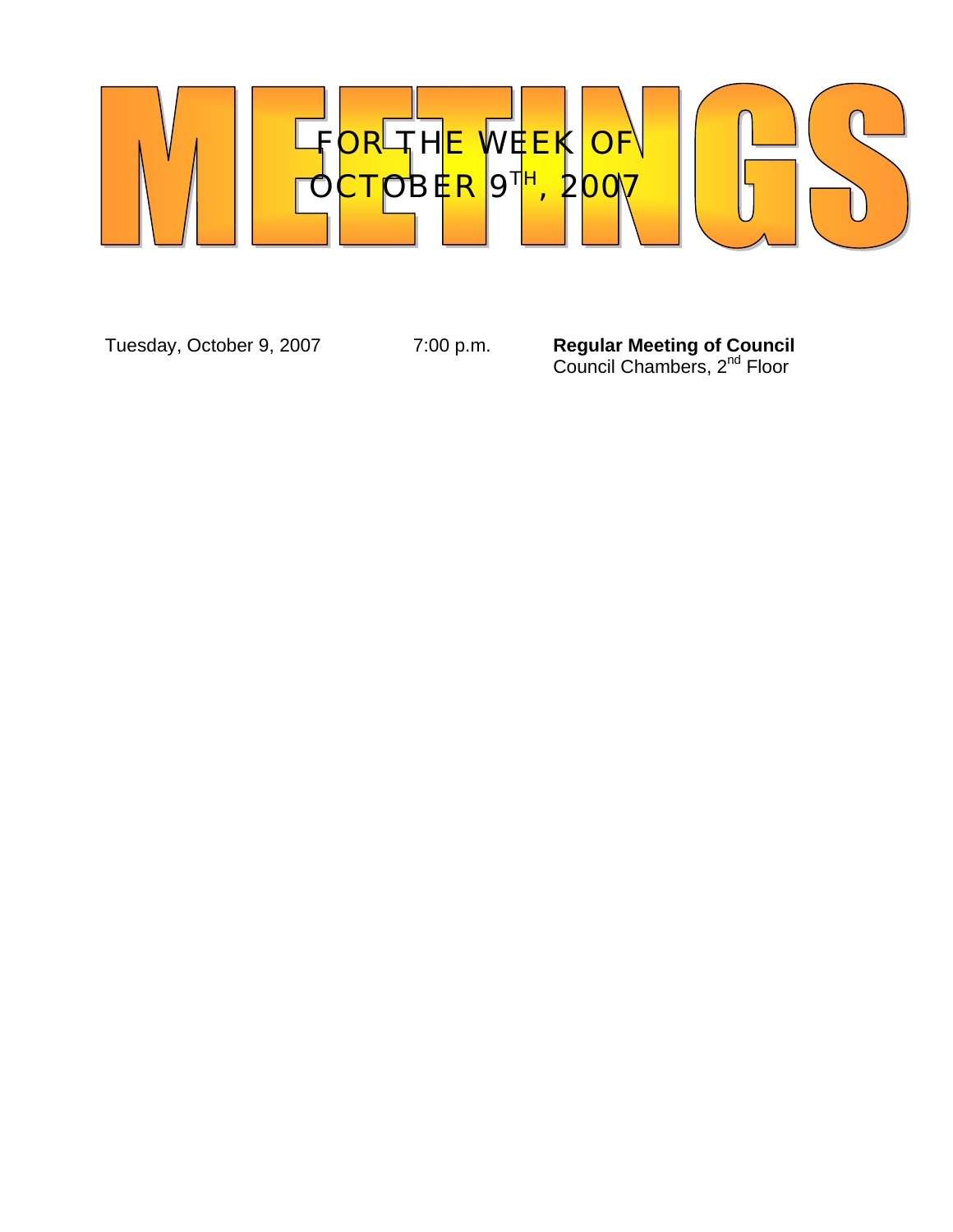# **THE CORPORATION OF THE CITY OF NORTH BAY REGULAR MEETING OF COUNCIL HELD TUESDAY, OCTOBER 9TH, 2007**

### **PUBLIC PRESENTATIONS:**

Thomas Jones **re** North Bay Symphony update Grant Schultz & Loise Krause re North Bay & District Hospital Foundation Rev. Terry O'Connor The "Make Poverty History"

### **PUBLIC MEETING MINUTES:**

Monday, September 24, 2007

#### **CLOSED MEETING MINUTES (available for Council viewing in the Clerk's Office):**

Monday, September 24, 2007 Monday, October 1, 2007

#### **COMMITTEE REPORTS:**

Community Services Committee Report No. 2007-23 Striking Committee Report No. 2007-04 Striking Committee Report No. 2007-05

#### **CORRESPONDENCE:**

- 1. Letter from Home Ownership Affordability Partnership dated September 19, 2007 and report from A. Korell dated September 25, 2007 re Waiving of landfill tipping fees (E07/2007/FEES/TIPPING).
- 2. Report from E.A. McCullough dated September 18, 2007 re North Bay Fire & Emergency Services Status Report (P00/2007/FIRE/GENERAL).
- 3. Report from A. Korell dated August 7, 2007 re RFP 2007-26, Provision of Waste Collection and Recycling Collection/Processing/Marketing Service - Evaluation Report (F18/2007/TENDE/GENERAL).
- 4. Letter from Philippe Barette, Mayor of Temiscaming dated September 13, 2007 and report from C. Nordbeck dated September 24, 2007 re Lake Temiskaming Tour Project (D06/2007/TOUR/GENERAL).
- 5. Report from A. Korell dated September 26, 2007 re 3R's Maximization Review 2007 Update (E07/2007/RECYC/3R'SMAX).
- 6. Report from R. McGrath dated September 27, 2007 re Benefits renewal (H02/2007/BENEF/GENERAL).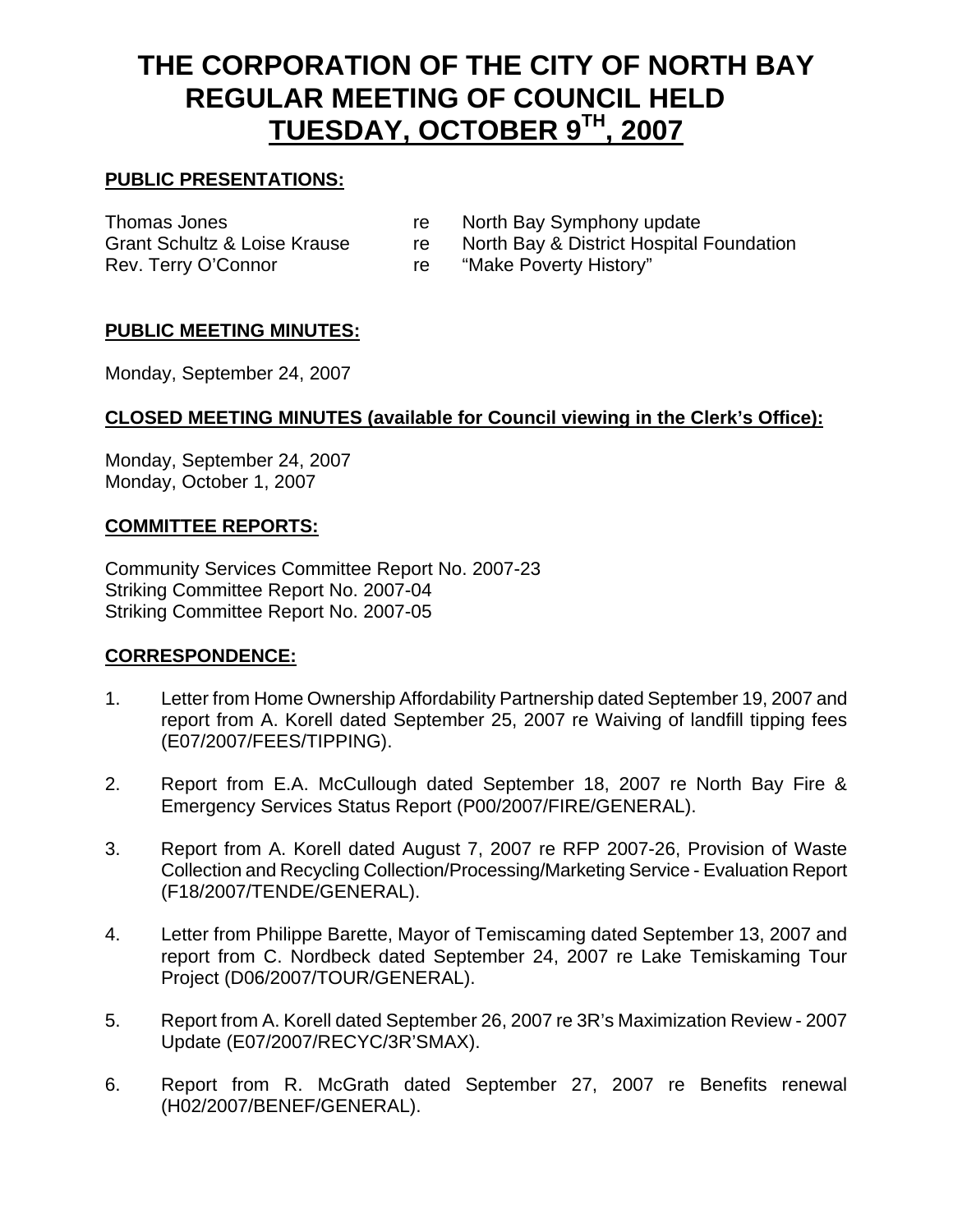- 7. Letter from Mac Bain dated August 30, 2070 re Resignation from District of Nipissing Social Services Administration Board (A01/2007/APPTS/GENERAL).
- 8. Report from C.M. Conrad dated September 27, 2007 re Closed Meeting Investigations (L11/2007/BL130/GENERAL).
- 9. Report from A. Korell dated October 1, 2007 re Temporary road closure (T09/2007/ STRET/GENERAL).
- 10. Report from A. Korell dated September 27, 2007 re Merrick Landfill gull control and impacts on Little Tomiko Lake (E00/2007/ENVIR/GENERAL).
- 11. Report from S. McArthur dated October 2, 2007 re Lane closure High Street (T09/2007/LANEW/675HIGHS).
- 12. Memo from the Waste Resources Liaison Committee dated October 2, 2007 re Gulls on Little Tomiko Lake (E00/2007/ENVIR/GENERAL).

### **BY-LAWS FOR CONSIDERATION:**

#### **General Government - First, Second and Third readings:**

By-Law No. 2007-201 to authorize the sale of lands to George Tamchina and Philip Tamchina (696 Galt Street).

By-Law No. 2007-202 to authorize the sale of lands to True North Chevrolet Cadillac Limited (Seymour Street).

By-Law No. 2007-203 to authorize the 2007 Downtown Roads and Sidewalk Maintenance Program.

By-Law No. 2007-204 to amend By-Law No. 38-93 to prohibit and regulate the discharge of firearms within the City of North Bay.

By-Law No. 2007-212 to execute an agreement with Jean Pierre Courtemanche and Vicki Lee Courtemanche relating to a transfer of an easement (620 Laurentian Avenue).

#### **Community Services - First, Second and Third readings:**

By-Law No. 2007-206 to execute an agreement with Monteith Building Group Ltd. relating to Memorial Gardens Wall Repair - Phase 3.

By-Law No. 2007-210 to execute an agreement with Crozier Agencies relating to the supply and installation of playground equipment.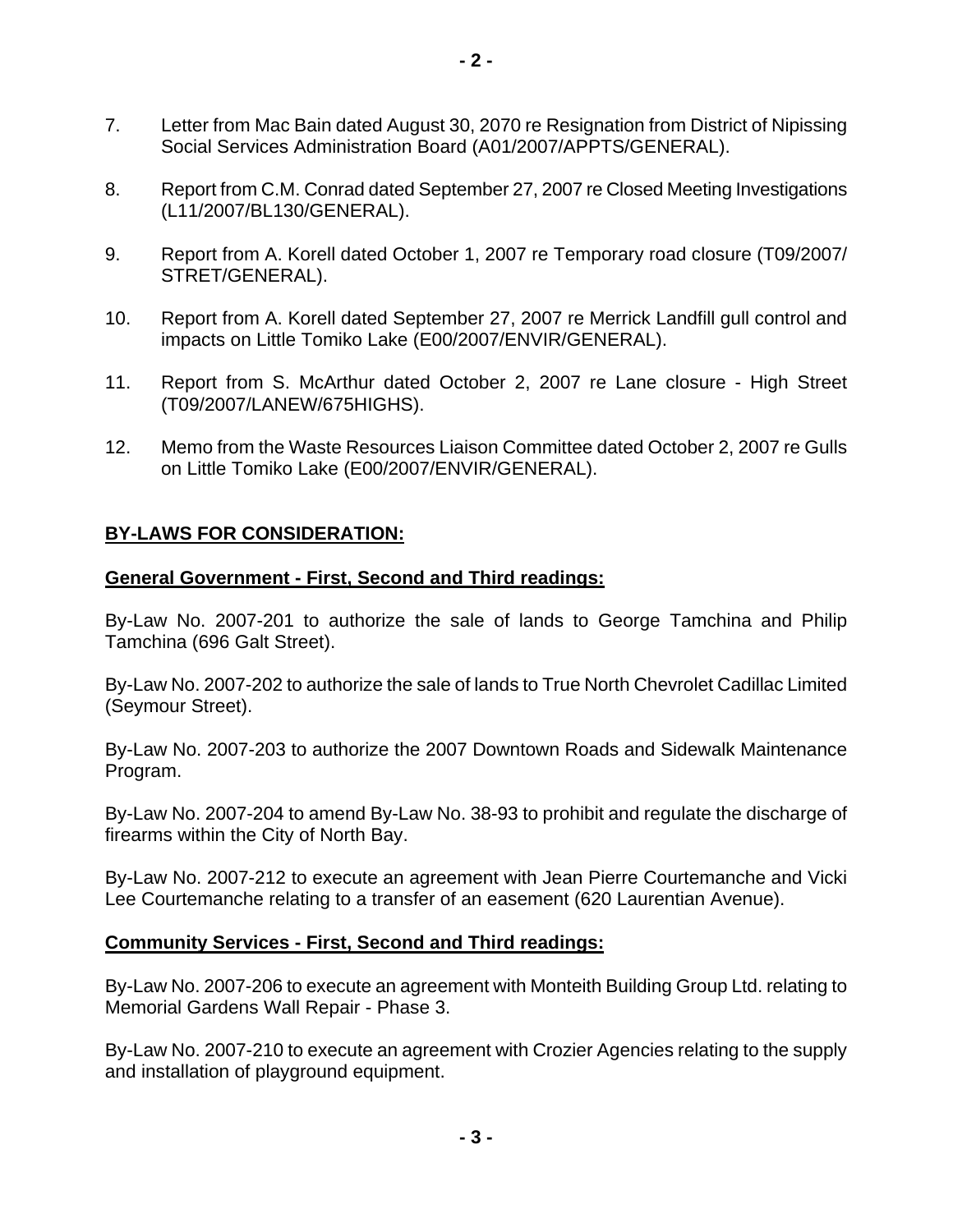## **Engineering & Works - First, Second and Third readings:**

By-Law No. 2007-207 to execute an agreement with Pioneer Construction Inc. relating to the supply and placement of asphalt on various roads.

By-Law No. 2007-208 to execute an agreement with Bruman Leasing Ltd. relating to the hauling of road salt.

By-Law No. 2007-209 to execute an agreement with D.J. Venasse Construction Ltd. relating to the Lakeshore Drive Overpass Rehabilitation.

By-Law No. 2007-211 to execute an agreement with Earth Tech (Canada) Inc. relating to the Lamorie Street bridge.

### **MOTIONS:**

#### **IN-CAMERA CORRESPONDENCE:**

- 13. *Confidential* report from M.B. Burke dated September 19, 2007 re Litigation matter.
- 14. *Confidential* report from M.B. Burke dated October 1, 2007 re Property matter.
- 15. *Confidential* report from M.B. Burke dated October 1, 2007 re Property matter.
- 16. *Confidential* report from M.B. Burke dated September 27, 2007 re Property matter.
- 17. *Confidential* report from B. Hillier dated October 4, 2007 re Property matter.

## **MOTION FOR RECONSIDERATION:**

## **QUESTIONS & ENQUIRIES:**

## **GIVING NOTICE:**

## **ADJOURNMENT:**